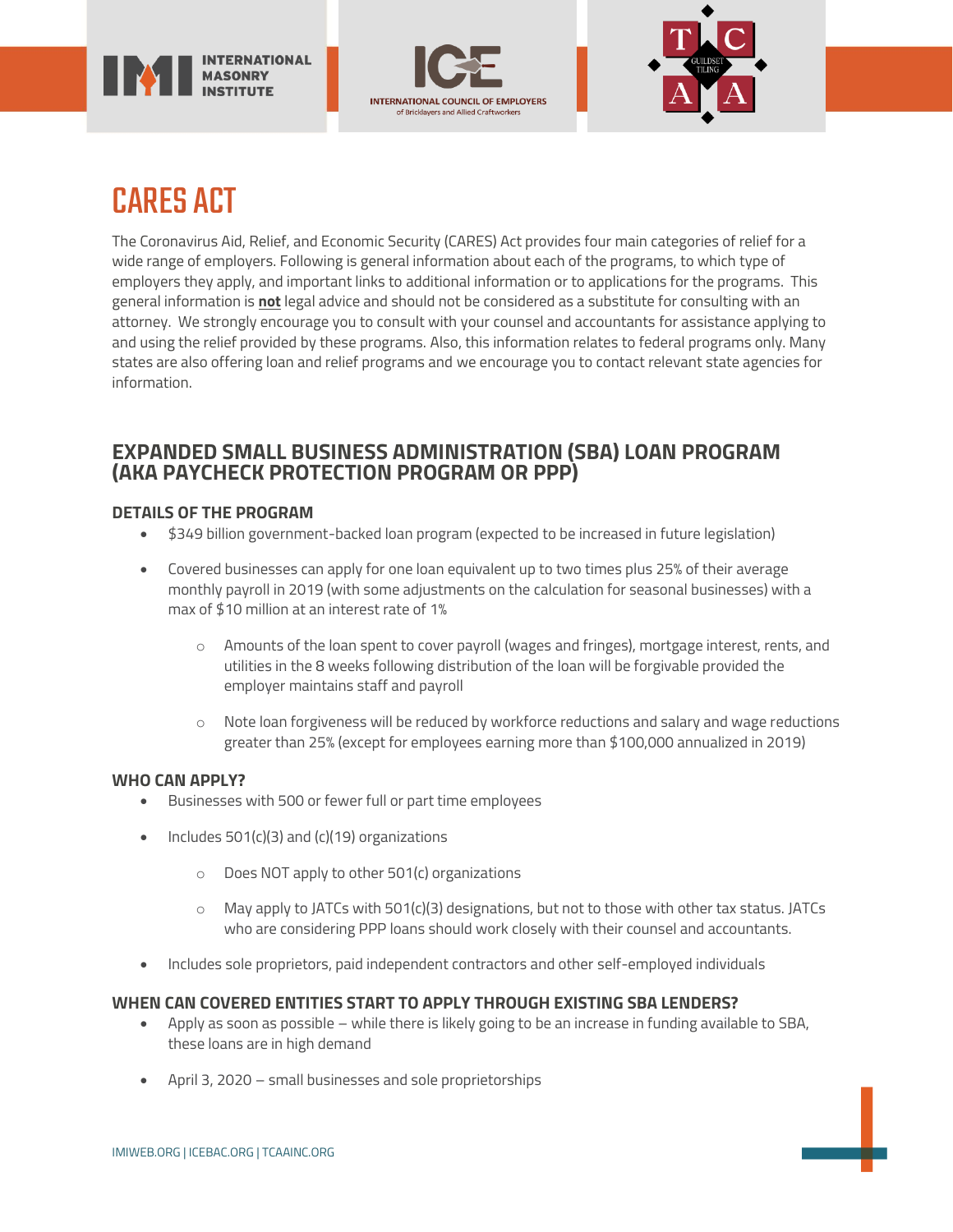





• April 10, 2020 – independent contractors and self-employed individuals

# **IMPORTANT LINKS**

[SBA Payroll Protection Program Fact Sheet](https://home.treasury.gov/system/files/136/PPP--Fact-Sheet.pdf) [Loan Application](https://home.treasury.gov/system/files/136/Paycheck-Protection-Program-Application-3-30-2020-v3.pdf) [SBA Most Active Lenders](https://www.sba.gov/article/2020/mar/02/100-most-active-sba-7a-lenders)

# **EXPANDED SBA ECONOMIC INJURY DISASTER LOAN (EIDL) PROGRAM**

## **DETAILS OF THE PROGRAM**

- Loans offered through private lenders for amounts up to \$2 million at an interest rate of 2.75% that can be used to cover bills that cannot be paid due to the COVID-19 crisis, like payroll and mortgage or rent payments.
- Applicants for an EIDL can also request up to \$10,000 in immediate (within 3 days) assistance in the form of an emergency grant. The emergency grant does not need to be repaid, even if the loan application is ultimately denied.
- Other than the \$10,000 emergency, there is no loan forgiveness available for EIDL loans, but the loans are for up to 30 years and principal and interest may be deferred for up to four years.
- Organizations can obtain loans under both EIDL and PPP so long as the EIDL loan is for a purpose not covered by PPP

## **WHO CAN APPLY?**

- Businesses with 500 or fewer full or part time employees
- Nonprofit organizations, including labor unions and employer associations

## **WHEN CAN COVERED ENTITIES START TO APPLY THROUGH EXISTING SBA LENDERS?**

• At any time

# **IMPORTANT LINKS**

[Loan Application](https://www.sba.gov/funding-programs/disaster-assistance)

# **EMPLOYEE RETENTION CREDIT**

## **DETAILS OF THE PROGRAM**

- Refundable payroll tax credit against the employer's share of Social Security payroll taxes
- The credit covers 50 percent of qualifying wages paid up to \$10,000 in total per employee
- For large employers, qualifying wages are those paid to an employee who is kept on the payroll even though he or she is *not* providing services for the employer due to COVID-19 causes; for eligible